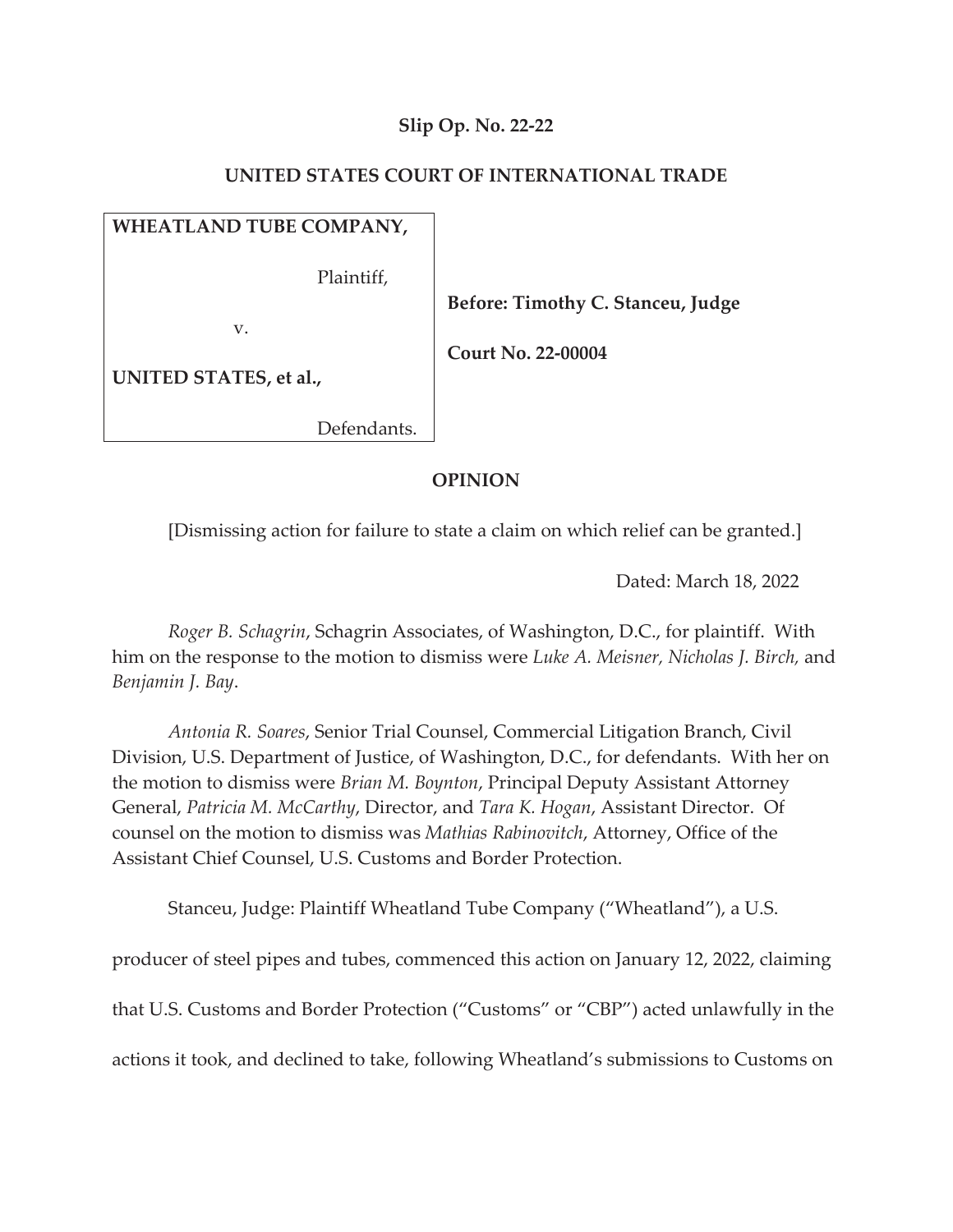the tariff classification of certain steel electrical conduit pipe products imported from Mexico. Defendants move to dismiss this action for lack of jurisdiction or, in the alternative, for failure to state a claim on which relief can be granted. The court grants the motion to dismiss, concluding that it has jurisdiction over this action but also that plaintiff's complaint, being based on a misinterpretation of the governing statute, does not state a claim on which the court can grant relief.

#### **I. BACKGROUND**

Background is provided in the court's previous opinion and order, Op. and Order, Slip Op. 22-16 (Feb. 23, 2022), ECF No. 19, which denied plaintiff's motion for a preliminary injunction to prevent liquidation of certain entries of steel conduit pipe imported into the United States. In denying the preliminary injunction motion, the court ruled that plaintiff is unlikely to succeed in showing that its claim is one on which relief can be granted and therefore has not demonstrated a likelihood of success on the merits.

Before the court are defendants' motion to dismiss this action, Def.'s Combined Mot. to Dismiss, Resp. to Pl.'s Mot. for a Prelim. Inj., and Resp. to Pl.'s Pet. for a Writ of Mandamus (Feb. 2, 2022), ECF No. 12 ("Defs.' Mot."), and plaintiff's response thereto, Resp. in Opp'n to Mot. to Dismiss (Mar. 9, 2022), ECF No. 21 ("Pl.'s Resp.").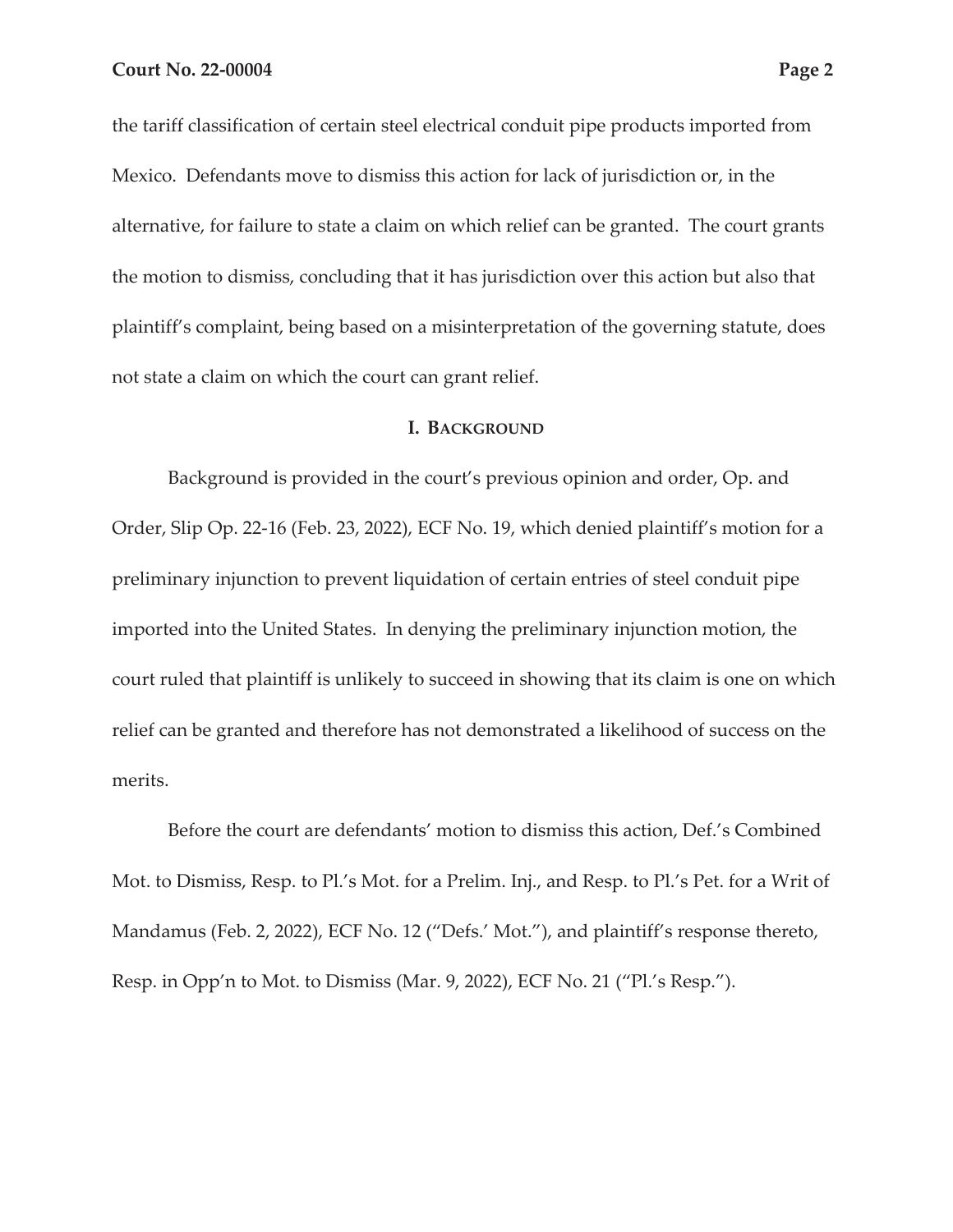### **II. DISCUSSION**

This case arose from three submissions Wheatland filed with Customs under Section 516 of the Tariff Act of 1930, *as amended*, 19 U.S.C. § 1516 ("Section 516")1 in late 2020 and early 2021, each of which Wheatland directed to the tariff classification of imports from Mexico of steel electrical conduit pipe and tubing. Underlying the three submissions was Wheatland's assertion that these imports were being misclassified and thereby evading import monitoring schemes imposed by the President of the United States under Section 232 of the Trade Expansion Act of 1962, 19 U.S.C. § 1862 ("Section 232"), which delegates to the President the authority to adjust imports of products determined to threaten to impair the national security.<sup>2</sup>

Electrical conduit tubing made of base metal and lined with an insulating material is classified generally in subheading 8547.90, Harmonized Tariff Schedule of the United States ("HTSUS") (". . . electrical conduit tubing and joints therefor, of base metal lined with insulating material: Other [than insulating fittings of ceramic or plastic]"). Wheatland's submissions under Section 232 reflect a belief that two importers of steel electrical conduit from Mexico, Shamrock Building Materials, Inc.

<sup>1</sup> Citations herein to the United States Code are to the 2018 edition. Citations herein to the Code of Federal Regulations are to the 2021 edition.

<sup>2</sup> The Presidential proclamations, Wheatland's three submissions, and the communications of U.S. Customs and Border Protection responding to Wheatland are described in detail in the court's previous opinion and order. Op. and Order at 5–15, Slip Op. 22-16 (Feb. 23, 2022), ECF No. 19.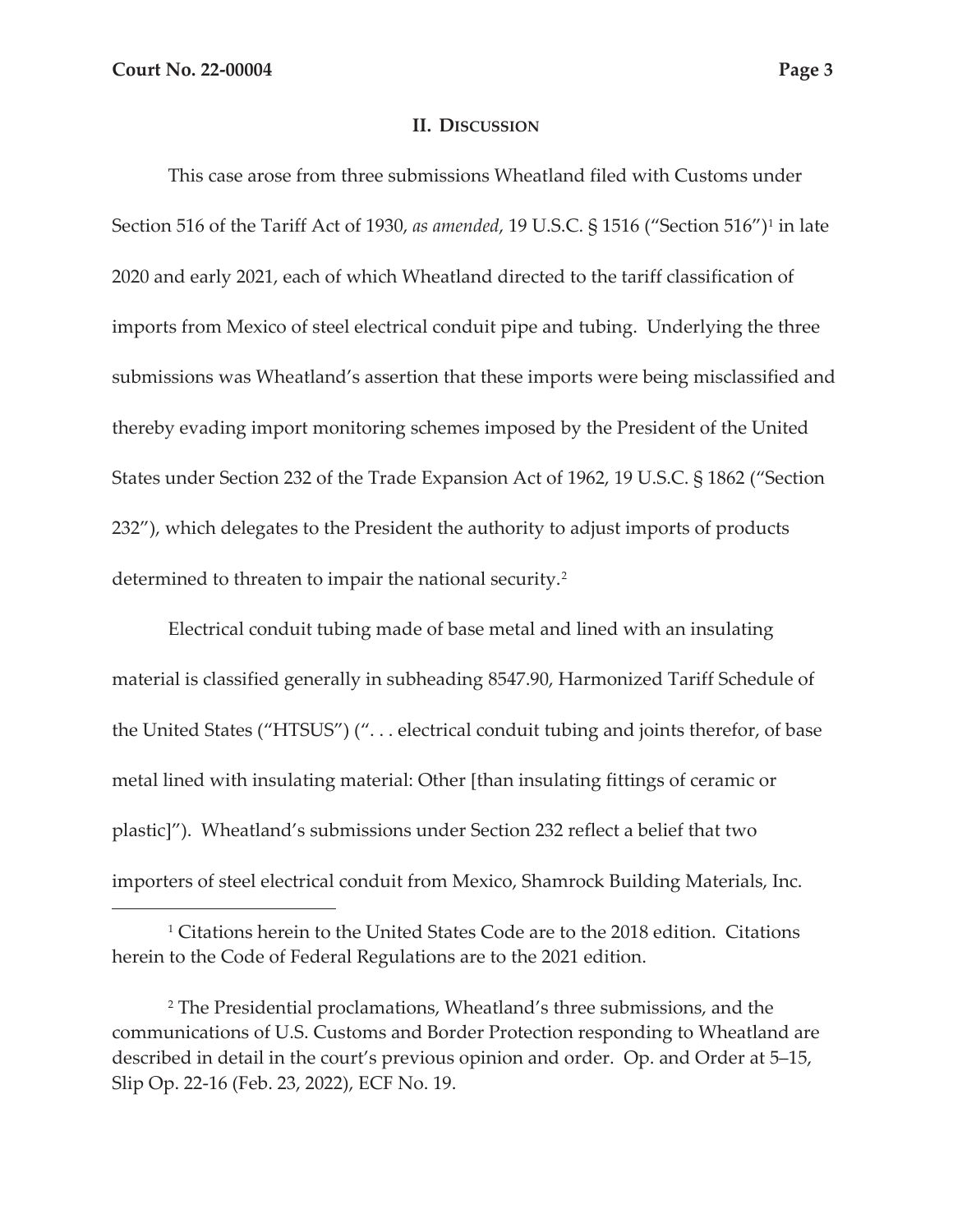("Shamrock") and Liberty Products Inc., dba RYMCO USA ("RYMCO USA"), are improperly entering their steel electrical conduit tubing under this subheading. Wheatland's position is that these imported products, which Wheatland considers not to be lined with insulating material, instead should have been entered under heading 7306, HTSUS ("Other [than seamless] tubes, pipes and hollow profiles (for example, open seamed or welded, riveted or similarly closed), of iron or steel"). Unlike the products classified in subheading 8547.90, HTSUS, products classified under heading 7306, HTSUS, are subject generally to 25% duties, or to an import monitoring scheme, by Presidential proclamations issued under Section 232.

Wheatland's first submission, dated December 11, 2020, was a "Domestic Interested Party Request for Information" (the "Request for Information") asking pursuant to 19 U.S.C. § 1516(a)(1) that Customs "furnish Wheatland with the classification and rate of duty or export license requirement imposed upon imports of steel conduit pipe from Mexico." Compl. Ex. 2, at 1 (Letter from Roger B. Schagrin, Schagrin Associates, to Allyson R. Mattanah, Branch Chief, Chem., Petroleum, Metals and Misc. Articles Regs. and Rulings, Off. of Trade, U.S. Customs and Border Protection (Dec. 11, 2020) (on file with Customs)) ("*Request for Information*").

Wheatland filed with Customs a second submission (the "Ruling Request"), dated January 7, 2021, that sought "a ruling pursuant to 19 U.S.C. § 1516(a) and 19 C.F.R. 175, Subpart B, regarding the correct classification of certain steel conduit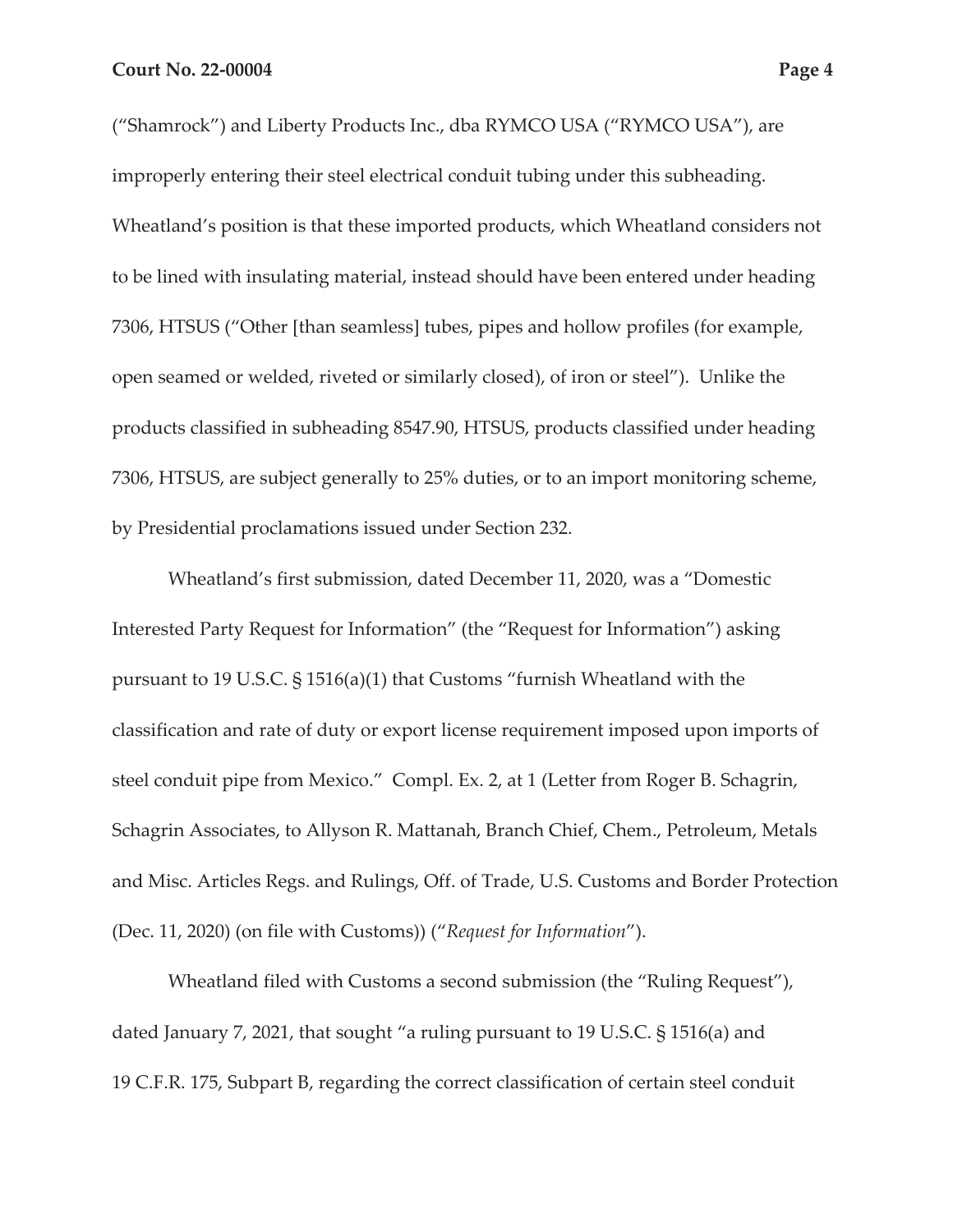pipe." Compl. Ex. 3, cover letter (Letter from Roger B. Schagrin, Schagrin Associates, to Hon. Mark Morgan, Formerly Acting Commissioner, U.S. Customs and Border Protection (Jan. 7, 2021) (on file with Customs)) ("*Ruling Request*"). The Ruling Request also asked that Customs reconsider one of its previous rulings on the tariff classification of steel conduit pipe. *Id*.

Dissatisfied with the response to the Request for Information that Customs sent to Wheatland on January 22, 2021, Wheatland made a third submission (the "Supplemental Information Request") on February 22, 2021. Defs.' Mot. App. A3 (Letter from Roger B. Schagrin, Schagrin Associates, to Allyson R. Mattanah, Branch Chief, Chem., Petroleum, Metals and Misc. Articles Regs. and Rulings, Off. of Trade, U.S. Customs and Border Protection (Feb. 22, 2021) (on file with Customs)) (*"Supplemental Information Request*"). Referring to the two importers, Shamrock and RYMCO USA, that Wheatland believed were entering their products under incorrect tariff classifications, the letter explained that its request "only asks CBP to respond to two simple questions: 1. Under what tariff classification have Shamrock's imports of steel conduit pipe been entered since August 31, 2020 to the present? 2. Under what tariff classification have RYMCO USA's imports of steel conduit pipe been entered since August 31, 2020 to the present?" *Id*. at A4. Central to this dispute is the position Customs took on the Supplemental Information Request: that it was not a proper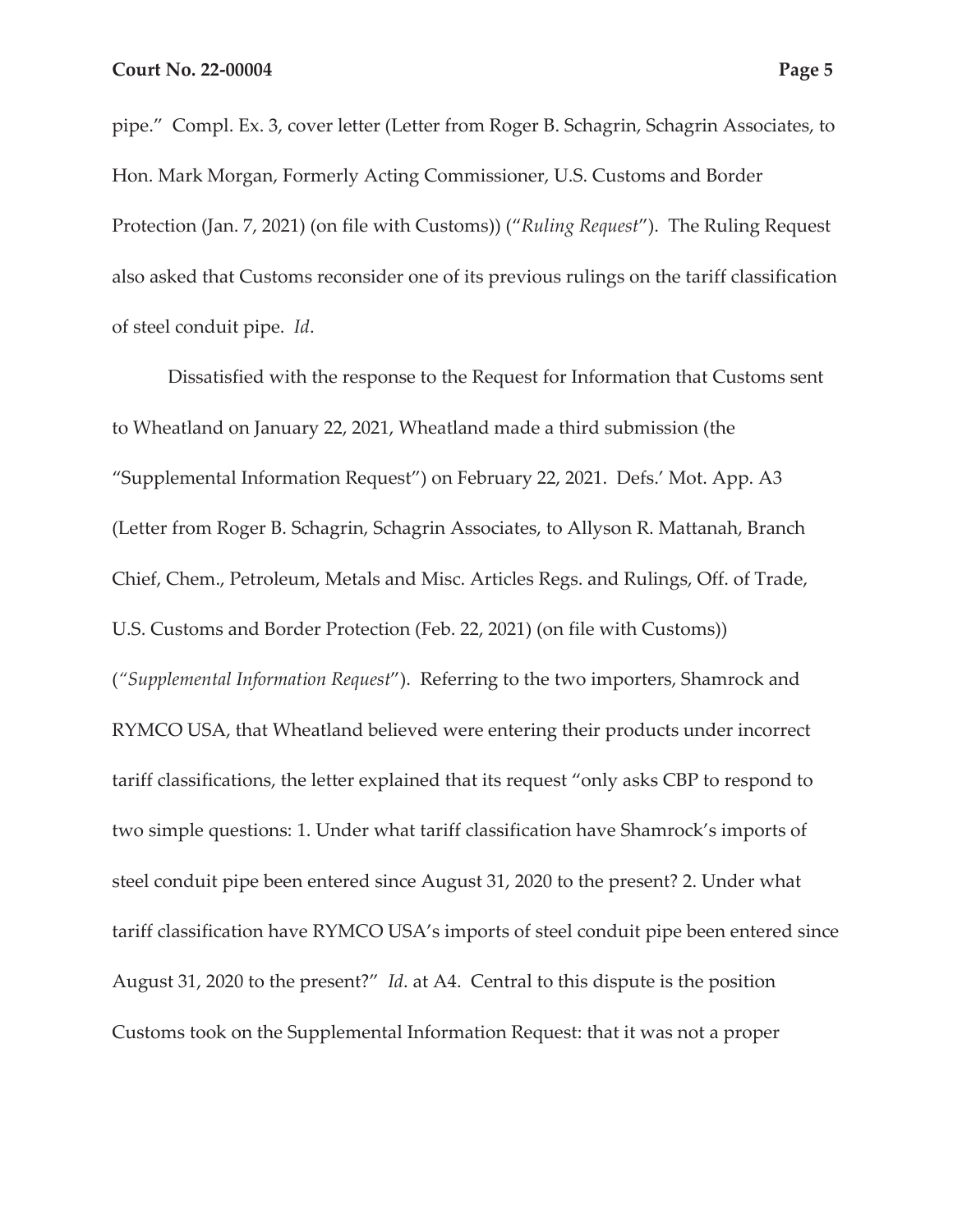request under Section 516 and that Customs is precluded by law from providing the entry information Wheatland was seeking.

### **A. Plaintiff's Claim in this Litigation Is Not Moot**

Wheatland's complaint alleges that "[a]s of the date of the filing of this Complaint [January 12, 2022], Customs has failed to respond to Plaintiff Wheatland's December 11, 2020 19 U.S.C. § 1516(a)(1) request for information and Plaintiff's January 7, 2021 19 U.S.C. § 1516(a) petition for tariff classification ruling." Compl. ¶ 40. The Complaint also alleges that "Customs has stated that it will not respond to either Plaintiff Wheatland's December 11, 2020 19 U.S.C. § 1516(a)(1) request for information and Plaintiff's January 7, 2021 19 U.S.C. § 1516(a) petition for tariff classification ruling." *Id*. **[41.** The Complaint alleges, further, that:

Given that the misclassification of imports of steel conduit pipe allows import volumes in excess of historical levels, contrary to the agreement between Mexico and the United States, the failure of Customs to respond to Plaintiff Wheatland's December 11, 2020 19 U.S.C. § 1516(a)(1) request for information and Plaintiff's January 7, 2021 19 U.S.C. § 1516(a) petition for tariff classification ruling is unreasonable.

*Id*. ¶ 42.

Defendants' motion to dismiss this action under USCIT Rule 12(b)(1) for lack of jurisdiction centers on the response to the Request for Information Customs sent to Wheatland on January 22, 2021, and to a communication dated April 9, 2021, which responded further to the Request for Information and also responded to the Ruling Request. Defendants argue that because Customs has responded to Wheatland's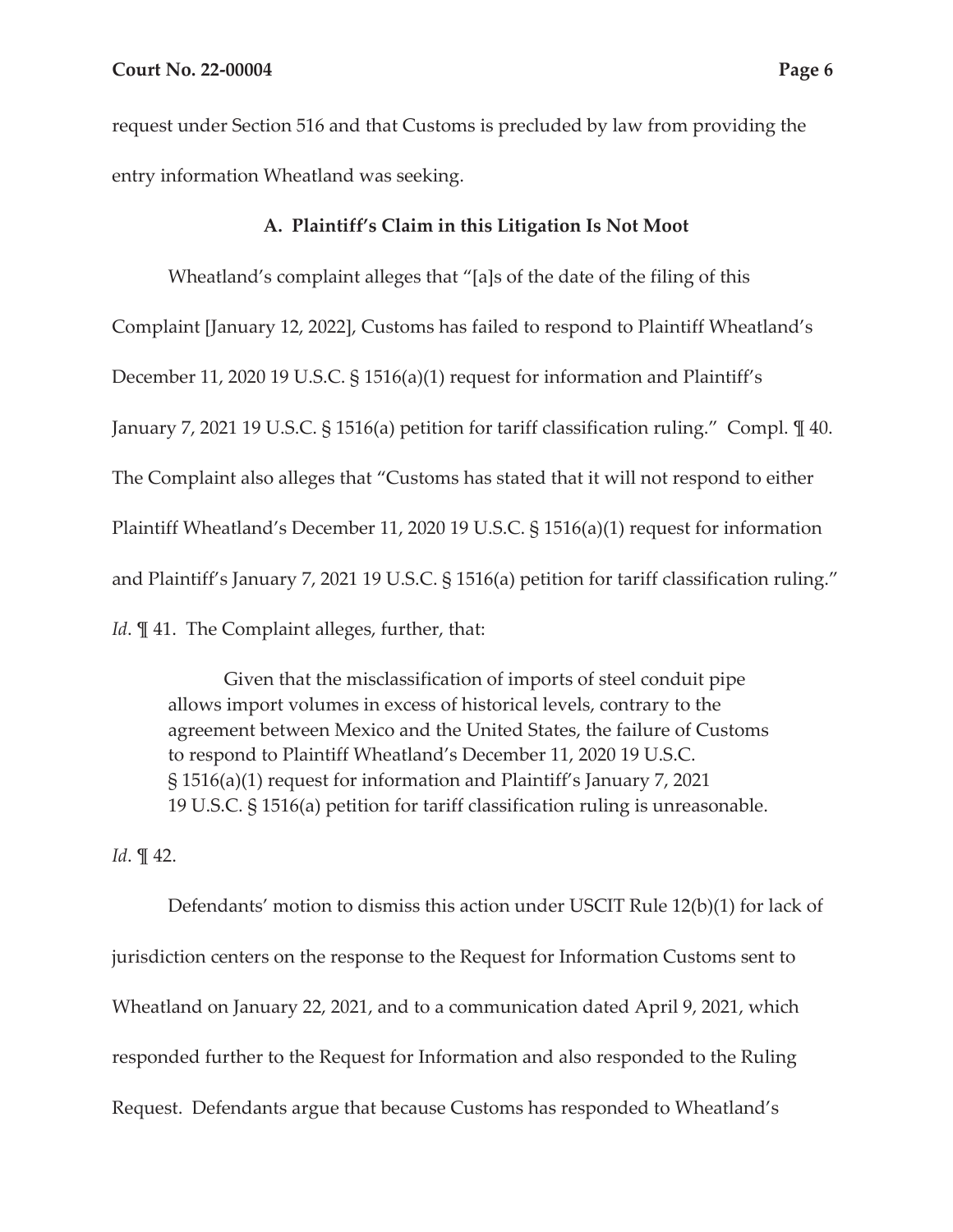submissions, plaintiff's claim that Customs "failed to respond" is moot and that the court therefore lacks jurisdiction. Defs.' Mot. 16–20. The court disagrees, concluding that defendants' argument interprets plaintiff's claim too narrowly.

Plaintiff brought this action on January 12, 2022, nine months after CBP's April 9, 2021 communication, and its submissions to the court were made in awareness of that communication and the previous January 22, 2021 communication by Customs. Plaintiff's factual allegations that Customs "failed to respond," Compl. ¶ 40, and "stated that it will not respond," *id*. ¶ 41, to the Request for Information and the Ruling Request, are, admittedly, not clearly expressed. Nevertheless, in context these allegations are best construed as a claim that Customs acted unreasonably in failing to "respond" to these two submissions in a way that satisfies the requirements of 19 U.S.C. § 1516(a). So construed, plaintiff's claim is a live dispute rather than one that has been mooted by agency action.

Because it challenges agency actions and alleged inactions, the court interprets plaintiff's claim as arising under the Administrative Procedure Act ("APA"), 5 U.S.C. § 702 ("A person suffering legal wrong because of agency action, or adversely affected or aggrieved by agency action within the meaning of a relevant statute, is entitled to judicial review thereof."). The court has jurisdiction over this action according to 28 U.S.C. § 1581(i) and reviews it according to 28 U.S.C. § 2640(e), under which it "shall review the matter as provided in section 706 of title 5." The latter provision, also of the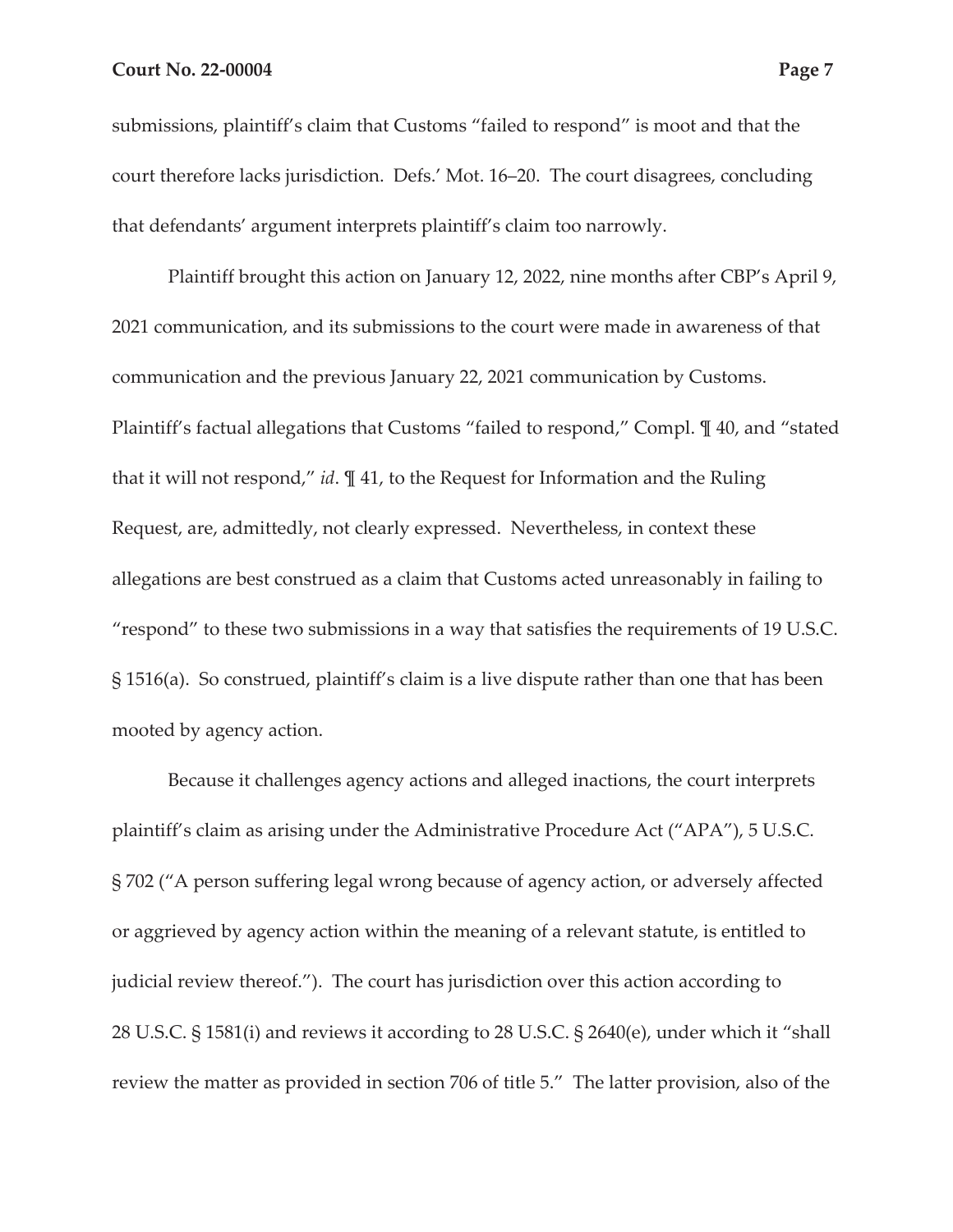APA, directs the court, *inter alia*, to "(1) compel agency action unlawfully withheld or unreasonably delayed; and (2) hold unlawful and set aside agency action, findings, and conclusions found to be  $-$  (A) arbitrary, capricious, an abuse of discretion, or otherwise not in accordance with law." 5 U.S.C. § 706.

### **B. Plaintiff's Claim Is Not One on which Relief Can Be Granted**

The Request for Information, the Ruling Request and the supplement thereto, and CBP's responses to these submissions are before the court as exhibits to the Complaint or to defendants' motion to dismiss. These documents are sufficient for the court to determine whether plaintiff's claim is one on which relief can be granted. To do so, the court considers whether CBP's responses satisfied the agency's obligations under Section 516(a).

#### **1. CBP's Responses to the Request for Information**

In opposing dismissal, plaintiff argues that "[i]n enacting Section 1516, Congress intended to provide domestic manufacturers with a remedy to address importers that were misclassifying their imports of merchandise." Pl.'s Resp. 23. Wheatland's view is that Customs failed to respond to the Request for Information when it refused to address allegations of misclassification by specifically identified importers and merely explained its own classification position on steel electrical conduit tubing that is not lined with insulating material. According to Wheatland, that action alone "is not what the statute required of Customs" and that what "Wheatland was seeking was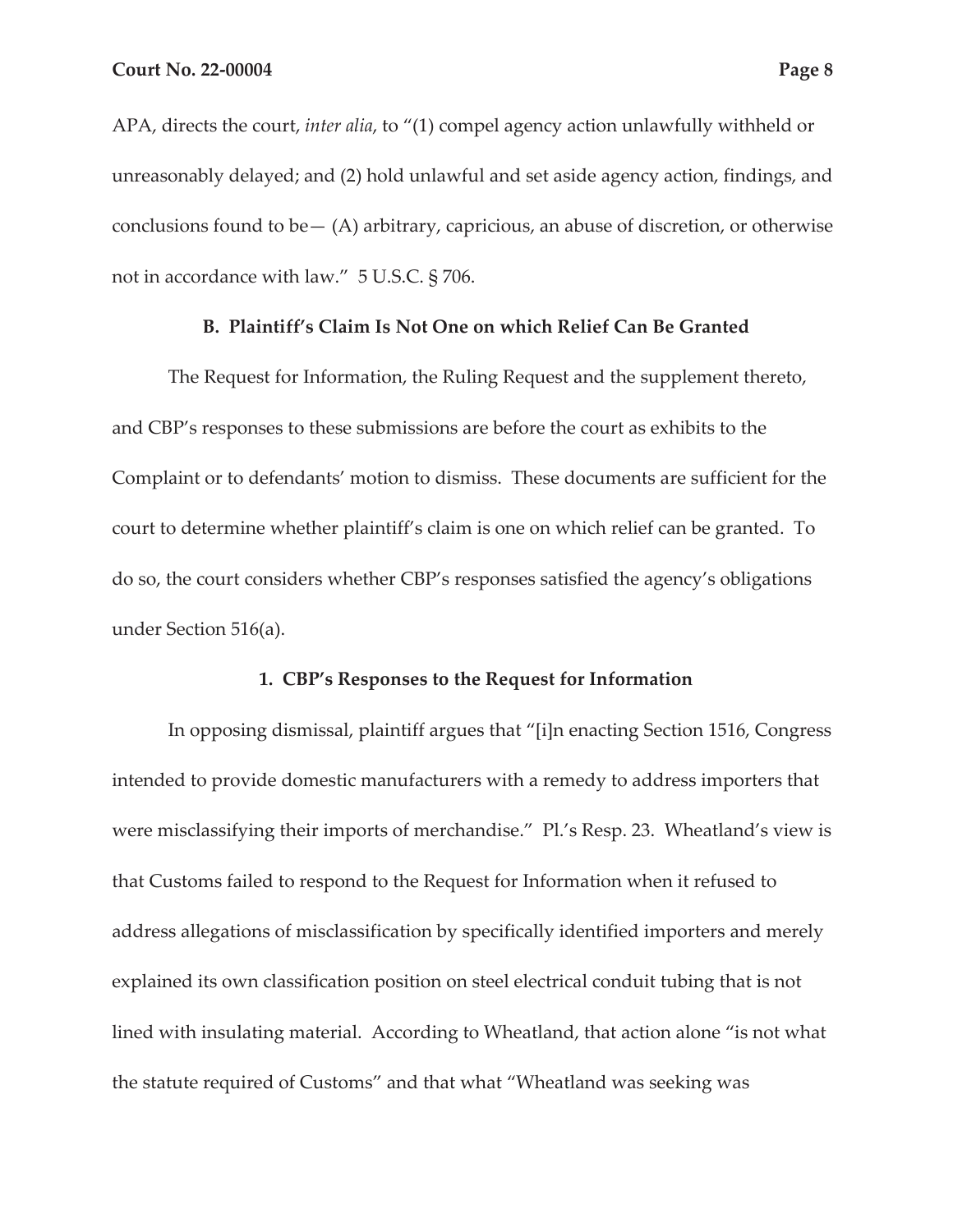information from Customs that would confirm its belief that both Shamrock and RYMCO USA were misclassifying their imports under HTS 8547 instead of correctly classifying the imports under HTS 7306." *Id.* at 22.

Wheatland is correct that Customs refused to inform it as to how Shamrock and RYMCO USA were entering their imported steel conduit tubing. But as the court discusses below, Wheatland is not correct in its interpretation of the purpose of Section 516.

Customs first responded to the Request for Information in the January 22, 2021 communication to Wheatland's counsel. Defs.' Mot. App. A2 (Letter from Allyson R. Mattanah, Branch Chief, Chem., Petroleum, Metals and Misc. Articles Regs. and Rulings, Off. of Trade, U.S. Customs and Border Protection, to Roger B. Schagrin, Schagrin Associates (Jan. 22, 2021) (on file with Schagrin Associates)). The substance was as follows:

U.S. Customs and Border Protection (CBP) liquidated entries of certain steel conduit pipe imported by Shamrock Building Materials, Inc. (Shamrock) between April 26, 2019, through July 19, 2019, inclusive, in subheading 7306.30.10, HTSUS, or in 7306.30.50, HTSUS, depending on whether the wall thickness of the pipe was less than 1.65 mm. The 2020 column one, general rate of duty for both subheadings is Free.

Shamrock filed an action in the Court of International Trade (CIT), challenging the classification of its steel conduit pipe under those tariff provisions. Therefore, the issue of the classification of the merchandise described above is now before the CIT in Shamrock Building Materials, Inc. v. United States, No. 20-00074, and will be adjudicated in that forum.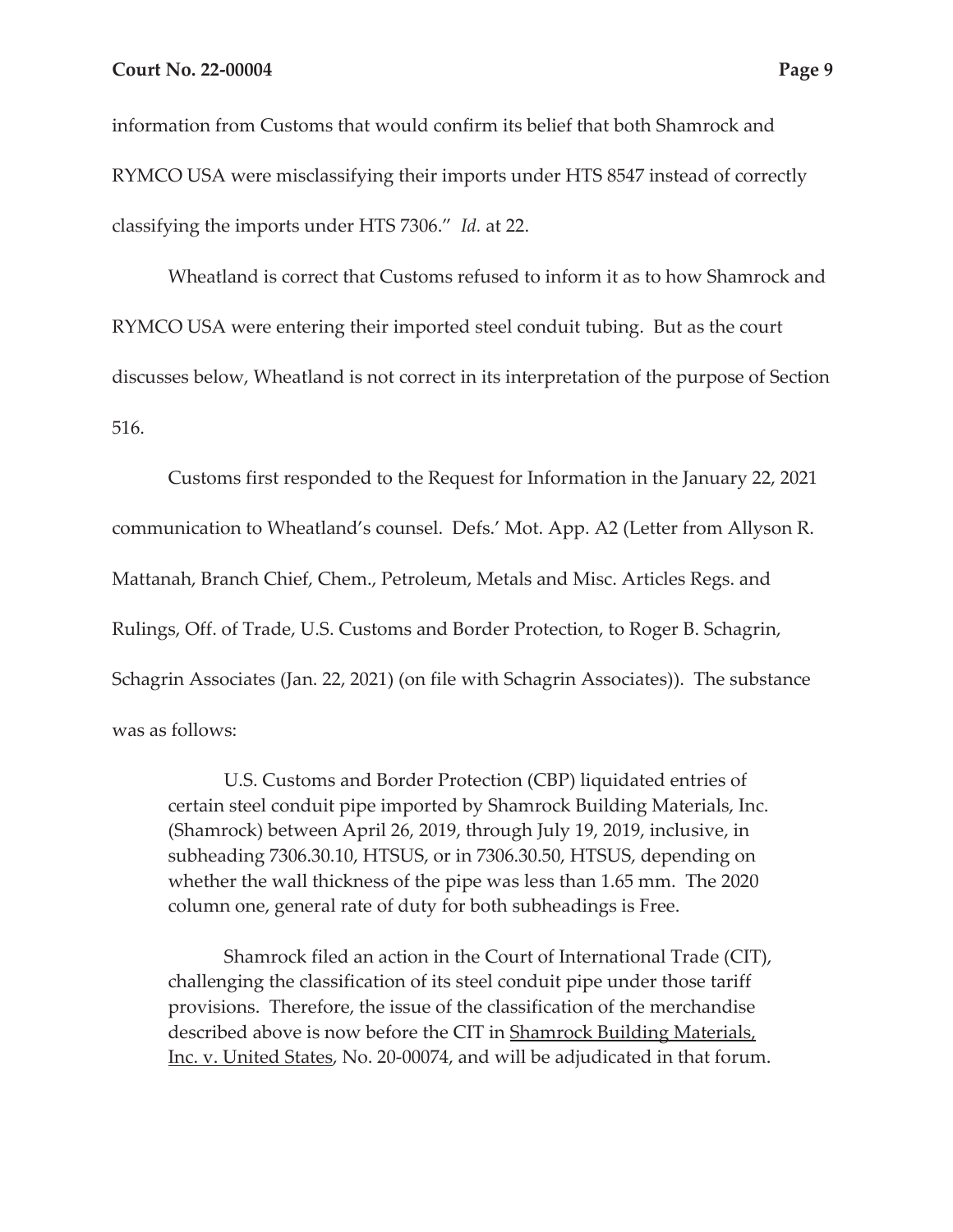*Id.* Wheatland's dissatisfaction with this response prompted the Supplemental Information Request, in which Wheatland asked Customs for the tariff classifications under which Shamrock's and RYMCO USA's imports of steel conduit pipe have "been entered since August 31, 2020 to the present." *Supplemental Information Request* at A4. That inquiry led to CBP's communication of April 9, 2021, to Wheatland's counsel (the "Final Response"). Compl. Ex. 7 (Letter from Craig T. Clark, Director, Com. and Trade Facilitation Div., U.S. Customs and Border Protection, to Roger B. Schagrin, Schagrin Associates (Apr. 9, 2021) (on file with Schagrin Associates)) ("*Final Response*"). Customs took the position, first, that the tariff classifications Shamrock and RYMCO U.S.A. listed on their entry documentation were information precluded from public disclosure by the Trade Secrets Act, 18 U.S.C. § 1905 and, second, that "your request fails to clearly frame a proper request under 19 U.S.C. § 1516(a)." *Id*. at 2. Customs added that:

Moreover, as a matter of the designated imported merchandise you described in your initial letter as "steel conduit pipe imported from Mexico, with or without interior coating, where any such coating does not have insulation properties", CBP's position is that the merchandise is classified in heading 7306, HTSUS, irrespective of the date of entry.

# *Id*. Customs then stated:

More specifically, and as stated in our letter, dated January 22, 2021, CBP has liquidated entries of certain steel conduit pipe imported by Shamrock in subheadings 7306.30.10 and 7306.30.50, HTSUS, depending on the wall thickness of the pipe, and it is currently defending that position in the U.S. Court of International Trade (CIT). However, the CIT will likely rule on the correct classification of Shamrock's imported pipe.

*Id*. at 2–3.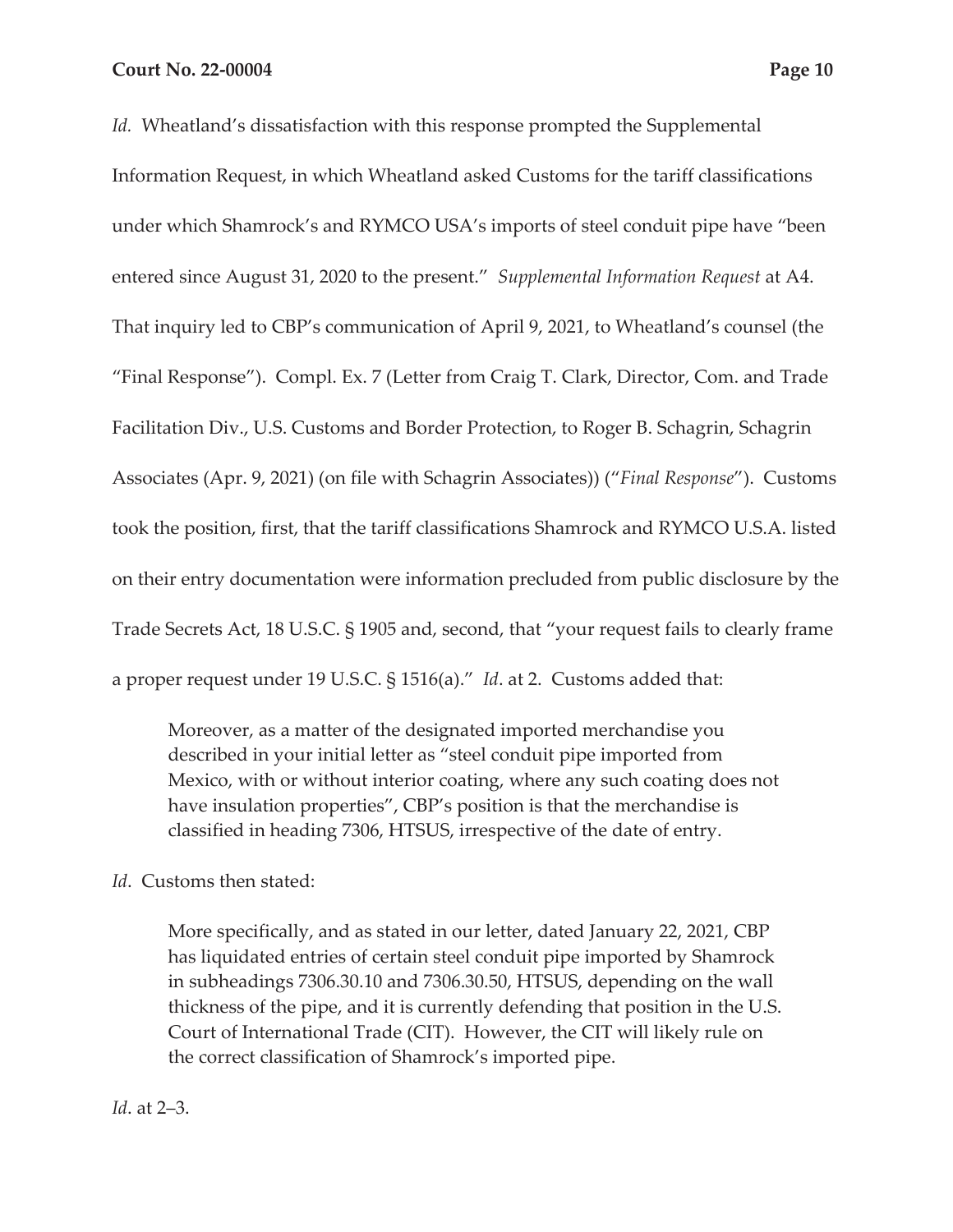Wheatland's view that Customs was required to inform Wheatland of the entered classifications of specific importers is at odds with the plain meaning of the statute. Section 516(a)(1) requires Customs, "upon written request by an interested party," to "furnish the classification and the rate of duty *imposed upon* designated imported merchandise of a class or kind manufactured, produced, or sold at wholesale by such interested party." 19 U.S.C. § 1516(a)(1) (emphasis added). Under the Tariff Act, it is Customs, not the importer, that determines "the classification and the rate of duty imposed upon" the imported merchandise. The statute requires the importer of record to "complete the entry . . . by filing with the Customs Service the declared value, classification and rate of duty applicable" to the merchandise, 19 U.S.C. § 1484(a)(1)(B), but it directs Customs to "fix the final classification . . . ," *id*. § 1500(b), and "liquidate the entry . . . of such merchandise," *id*. § 1500(d).

The context in which the word "classification" is used in Section  $516(a)(1)$  casts further doubt on plaintiff's proffered construction. The procedure thereunder allows a domestic interested party to pursue a remedy if it "believes that the *appraised* value, the classification, or rate of duty is not correct." *Id*. § 1516(a)(1) (emphasis added). Like the tariff classification, the "appraised value" of the merchandise can be determined only by Customs, *see id*. §§ 1401a(a)(3), 1500(a), not by the importer, who enters the "declared value," *see id*. § 1484(a)(1)(B). Similarly, only Customs, not the importer, fixes the "rate of duty." *See id*. § 1500(b).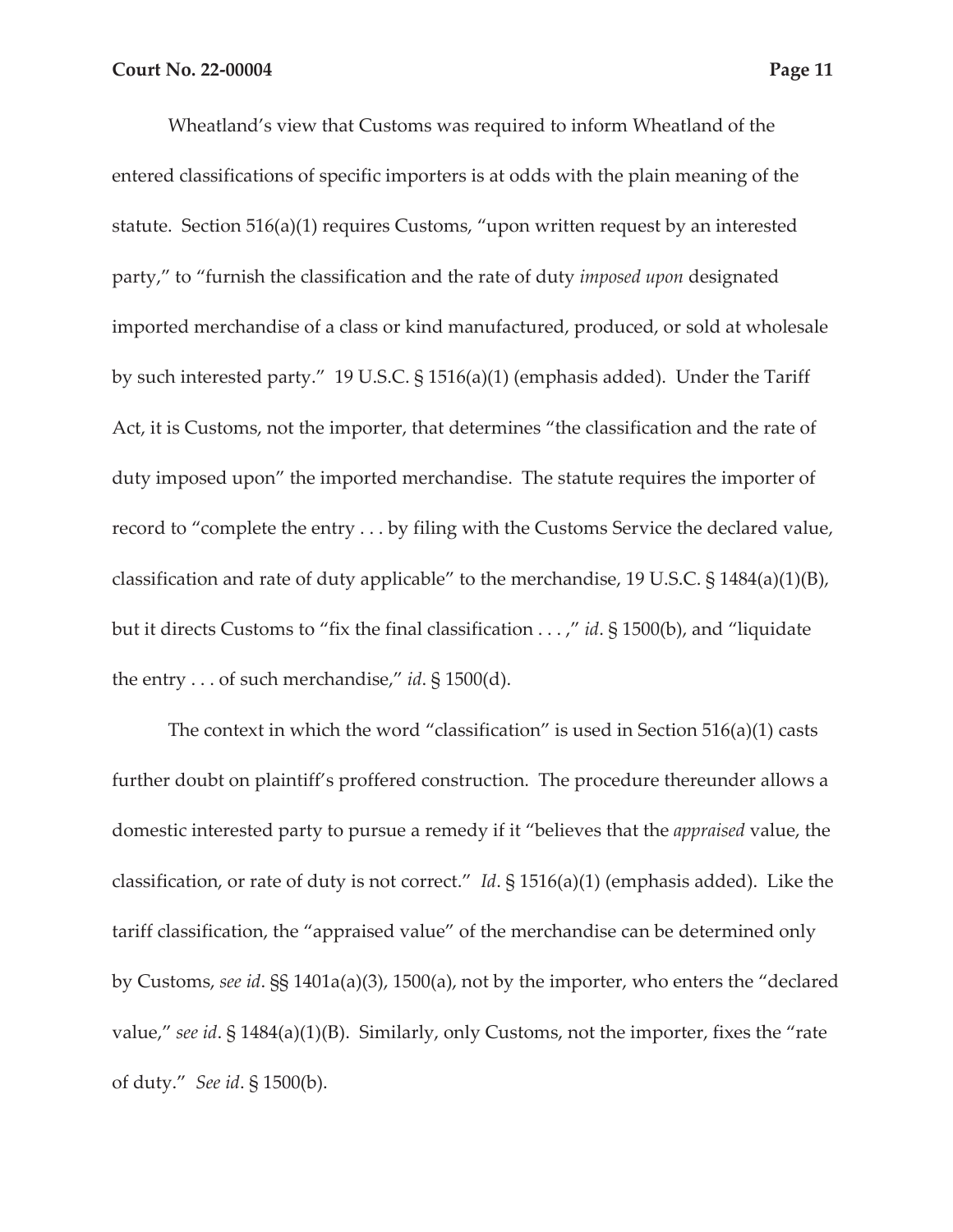Even though it is not the importers who "fix the final classification," 19 U.S.C. § 1500(b), plaintiff nevertheless insists that "[t]he 'classification' referenced in Section 1516 is the classification by specific importers of designated imports of merchandise that has already entered the United States," Pl.'s Resp. 22. In addition to positing that "[i]n enacting Section 1516, Congress intended to provide domestic manufacturers with a remedy to address importers that were misclassifying their imports of merchandise," Pl.'s Resp. 23, Wheatland goes so far as to contend that "[i]ndeed, Customs' interpretation of Section 1516 leads to the absurd result—as exemplified in this case where the domestic manufacturer is completely deprived of any remedy under Section 1516 and misclassification continues unabated, rendering Section 1516 altogether meaningless," *id*. at 24.

The court is unconvinced by plaintiff's hyperbole. Section 516 establishes a procedure by which a domestic interested party may "contest the appraised value, classification, or rate of duty" imposed upon the designated imported merchandise if the domestic party is "dissatisfied with the determination of the Secretary" on those matters. 19 U.S.C. § 1516(c). The interested party has the opportunity to contest CBP's classification decision in an action brought in the Court of International Trade on a future entry. *See id*. § 1516(c), (d). For a domestic interested party that believes Customs is not correctly appraising or classifying "designated imported merchandise of a class or kind" that is "manufactured, produced, or sold at wholesale by such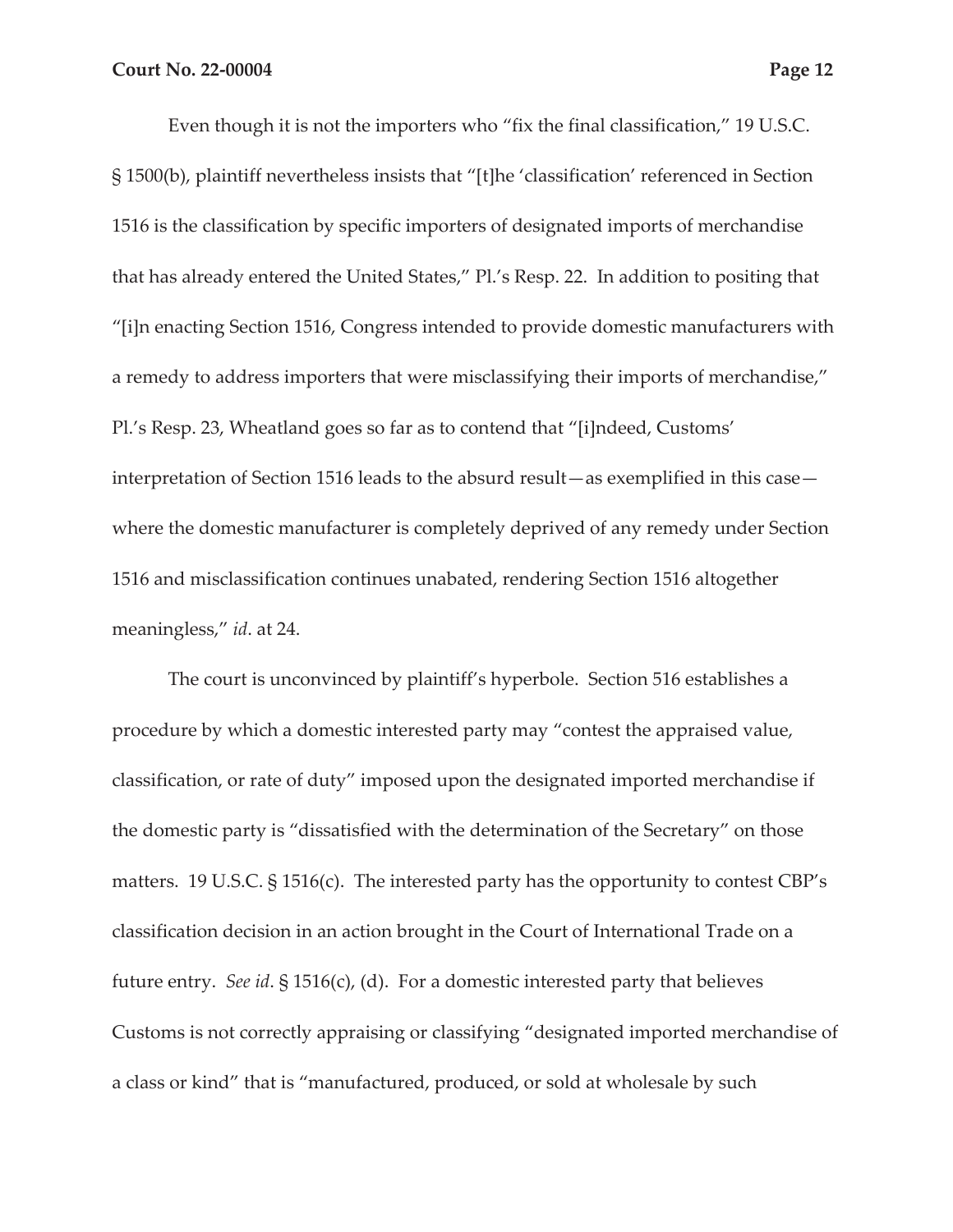interested party," *id* § 1516(a)(1), the remedy provided by Section 516—judicial review of a valuation or classification decision of Customs with which it disagrees—scarcely can be described as "altogether meaningless," Pl.'s Resp. 24.3

In support of its statutory interpretation, plaintiff argues that "Congress's use of the term 'designated' shows that requests for information under Section 1516 pertain to the actual classification of specific entries of merchandise—not to Customs' position on the classification of hypothetical imports based on a general description of the imports" and that "[i]nterpreting the statute any other way renders the term 'designated' as superfluous, void, and insignificant." *Id.* at 15–16 (footnote omitted). This argument is misguided. The word "designated" connotes that a domestic interested party must identify, by "class or kind," the imported merchandise of which it is concerned and about which it seeks to know "the classification and the rate of duty imposed." 19 U.S.C. § 1516(a)(1). The Request for Information did just that in designating the "class or kind" of the merchandise by stating that "[t]he imported merchandise that is

<sup>&</sup>lt;sup>3</sup> In contrast, Wheatland does not identify what remedy would have been available to it had Customs provided it the requested entry information of the two importers. Wheatland's argument that it should have been provided "information from Customs that would confirm its belief that both Shamrock and RYMCO USA were misclassifying their imports under HTS 8547 instead of correctly classifying the imports under HTS 7306," Resp. in Opp'n to Mot. to Dismiss at 22 (Mar. 9, 2022), ECF No. 21 ("Pl.'s Resp."), does not answer this question. Nor would such information, by itself, have demonstrated that the two importers were entering merchandise under an incorrect tariff classification or shed any light on how the entries at issue were liquidated.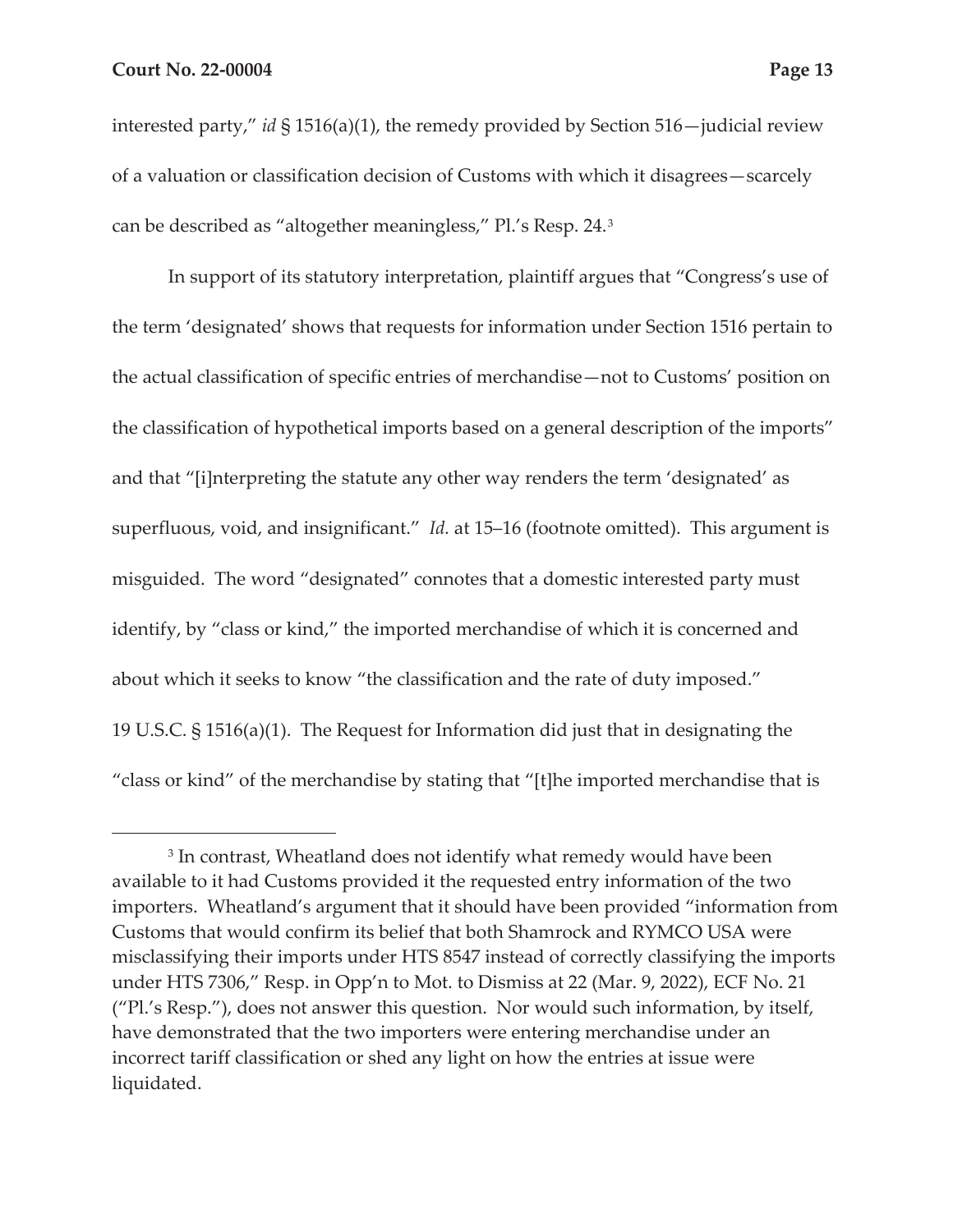the subject of this request is steel conduit pipe imported from Mexico, with or without interior coating, where any such coating does not have insulation properties" and that "[t]he imported merchandise is covered by this request whether it is electrical metallic tubing finished conduit ('EMT'), intermediate metal conduit ('IMC'), or rigid metal conduit ('RMC')." *Request for Information* at 4–5. The appearance of the word "designated" in 19 U.S.C. § 1516(a)(1) does not compel, or even suggest, an interpretation under which a domestic interested party may use the provision to obtain information concerning the tariff classification shown on entry documents of specific importers.4 Customs, therefore, was correct in responding that the Supplemental Information Request, which sought only information on how Shamrock and RYMCO USA were entering their imported steel conduit tubing from Mexico, was not a proper request for information under Section 516(a)(1), and Customs was under no obligation to provide the information Wheatland identified therein. *See Final Response* at 2–3.

### **2. CBP's Response to the Ruling Request**

Wheatland's second submission to Customs, the Ruling Request, sought "a ruling pursuant to 19 U.S.C. § 1516(a) and 19 C.F.R. 175, Subpart B, regarding the

<sup>4</sup> Wheatland argues, further, that its interpretation that Section 516(a)(1) required it to provide the requested entry information is supported by Part 175 of the Customs regulations, Pl.'s Resp. at 17–19, and by case law, *id*. at 20–21. The court finds nothing on point in the Part 175 regulations, and the case law on which Wheatland relies is inapposite.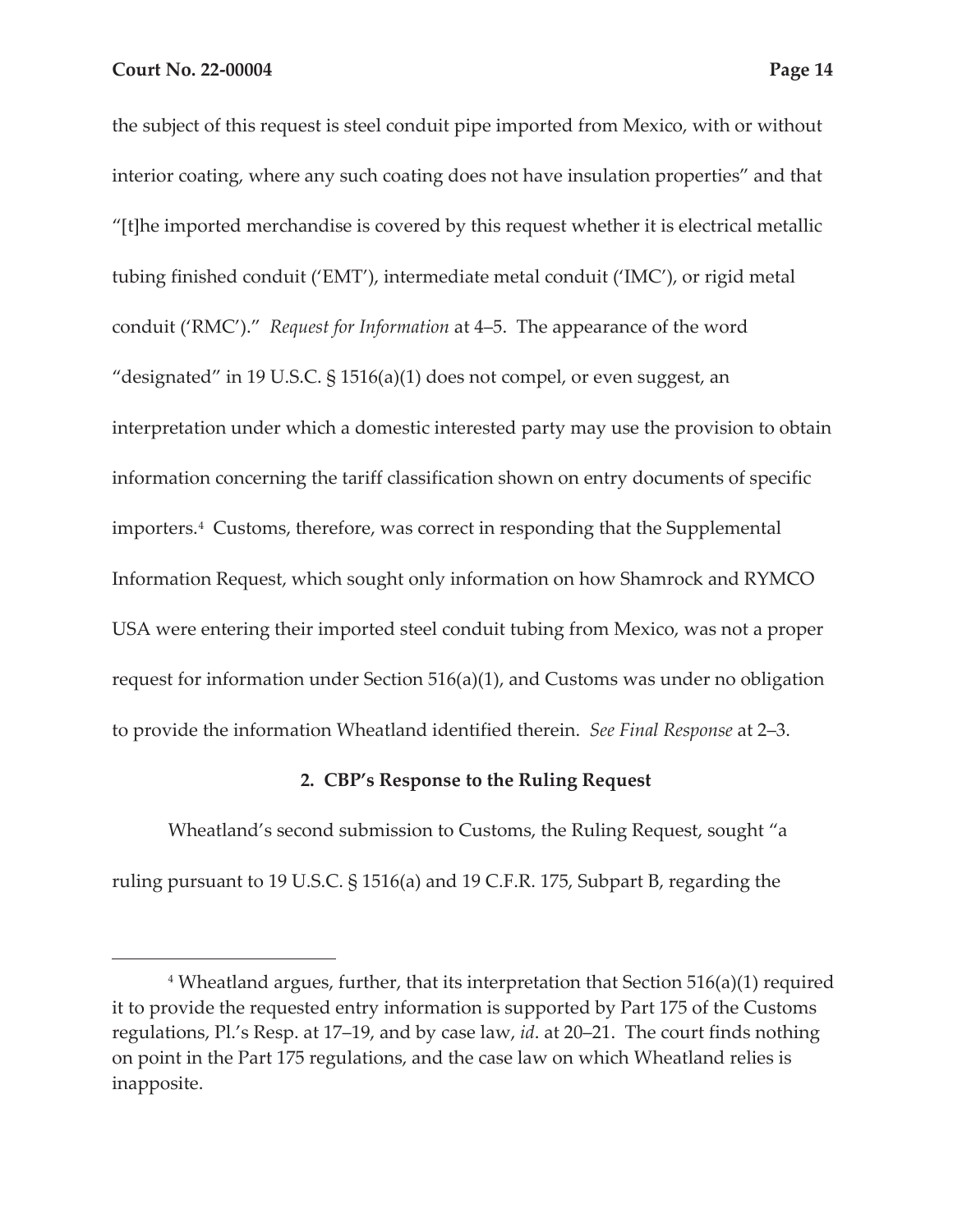correct classification of certain steel conduit pipe." *Ruling Request*, cover letter. The

Ruling Request identified the subject of the submission as follows:

The imported merchandise that is the subject of this request is steel conduit pipe imported from Mexico, with or without interior coating, where any such coating does not have insulation properties. Electrical conduit pipe is used to route electrical wiring in a building or other structure. The imported merchandise is covered by this request whether it is EMT [galvanized electrical metallic tubing finished conduit], IMC [intermediate metal conduit], or RMC [rigid metal conduit].

*Id.* at 8. The Ruling Request further stated that "this merchandise is properly classified under HTS [Harmonized Tariff Schedule] 7306.30 and not under HTS 8547.90." *Id*. The submission also requested that Customs reconsider one of its previous rulings:

As part of this request, Wheatland asks that Customs reconsider ruling N306508, "The tariff classification of steel conduit pipe from Thailand" (Feb. 21, 2020), which concluded that HTS 8547.90.0020 applied to certain conduit made up of steel with an exterior coating of zinc and an interior coating of stoved epoxy resin. Wheatland submits that ruling N306508 conflicts with other rulings, including N303775 (Apr. 26, 2019), which finds that electrical metal conduit and rigid steel conduit internally coated with epoxy resin are subject to HTS subheading 7306.30.

*Id*. at 1. The response of Customs, contained in the communication to Wheatland's counsel dated April 9, 2021, was that no ruling revoking the ruling at issue could be issued because a provision in its regulations precludes issuance of a ruling letter "with respect to any issue which is pending before the United States Court of International Trade." *Final Response* at 3 (quoting 19 C.F.R. § 177.7(b)). Referring to *Shamrock Building Materials v. United States*, Ct. No. 20-00074, the letter informed Wheatland that "[as] we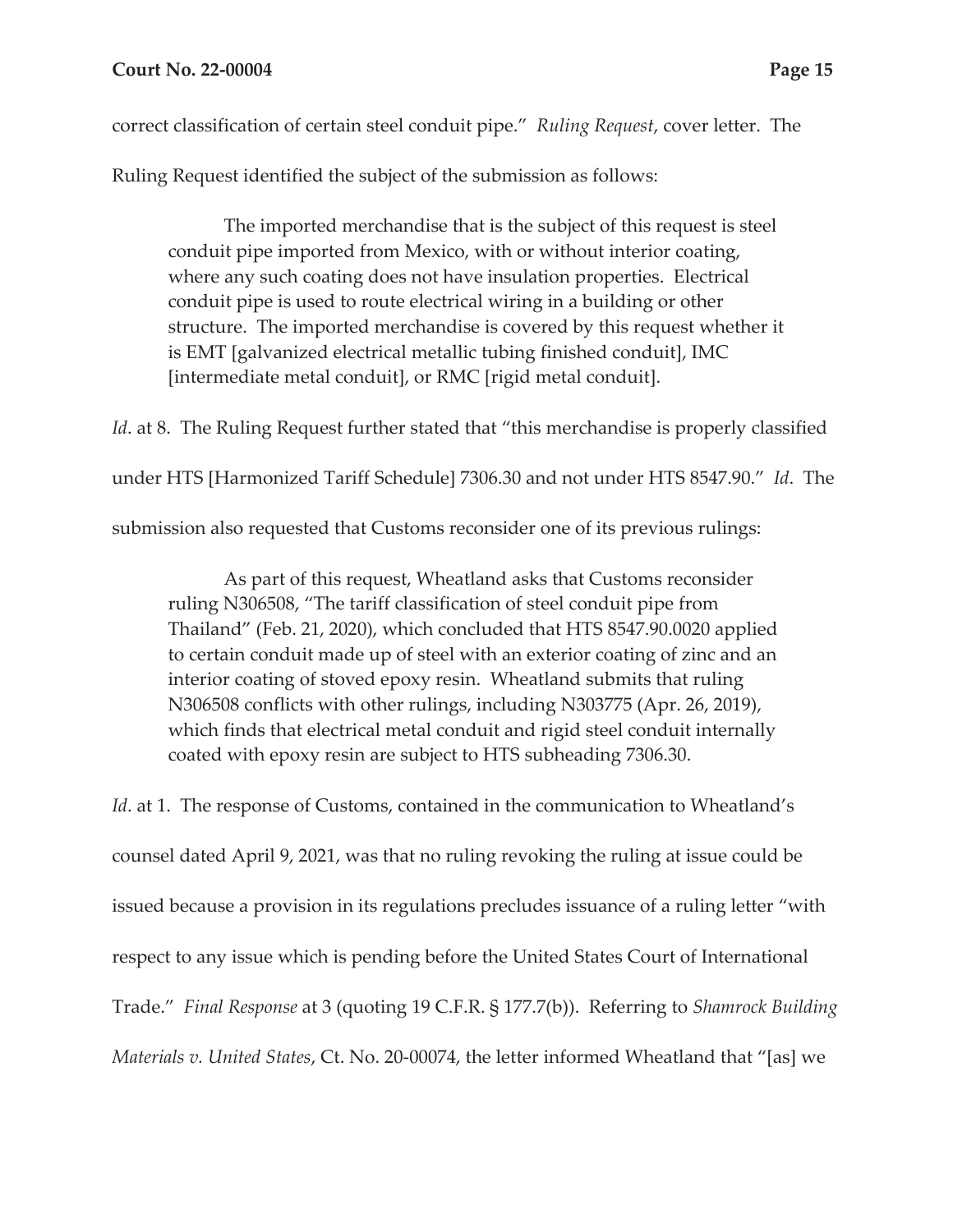stated in our letter, dated January 22, 2021, the issue of the classification of steel conduit pipe is currently before the CIT." *Id.* 

Wheatland asserts that Customs has failed to provide a response to "Plaintiff's January 7, 2021 19 U.S.C. § 1516(a) petition for tariff classification ruling." Compl. ¶ 40. The Ruling Request, although submitted pursuant to Section 516(a)(1), was not a proper submission (i.e., a "petition") filed according to that statutory provision. Under it, a domestic interested party, after being informed by Customs of "the classification and the rate of duty imposed" upon the designated imported merchandise, may file a petition with Customs "[i]f the interested party believes that the appraised value, the classification, or rate of duty is not correct." 19 U.S.C. § 1516(a)(1). In the January 22, 2021 communication, Customs informed Wheatland that it had liquidated Shamrock's entries of "certain steel conduit pipe" in subheading 7306.30, HTSUS. Defs.' Mot. App. A2. The Ruling Request did not inform Customs that Wheatland disagreed with this classification and instead indicated general agreement with it.

Because the Ruling Request was not a valid "petition" submitted according to 19 U.S.C. § 1516(a)(1), Customs was under no obligation to make, and not in a position to make, one of the determinations described in 19 U.S.C. § 1516(b) or (c). Moreover, any obligation Customs may have had under Section 516 to inform Wheatland of the status of Wheatland's "petition" was satisfied by the Final Response, which informed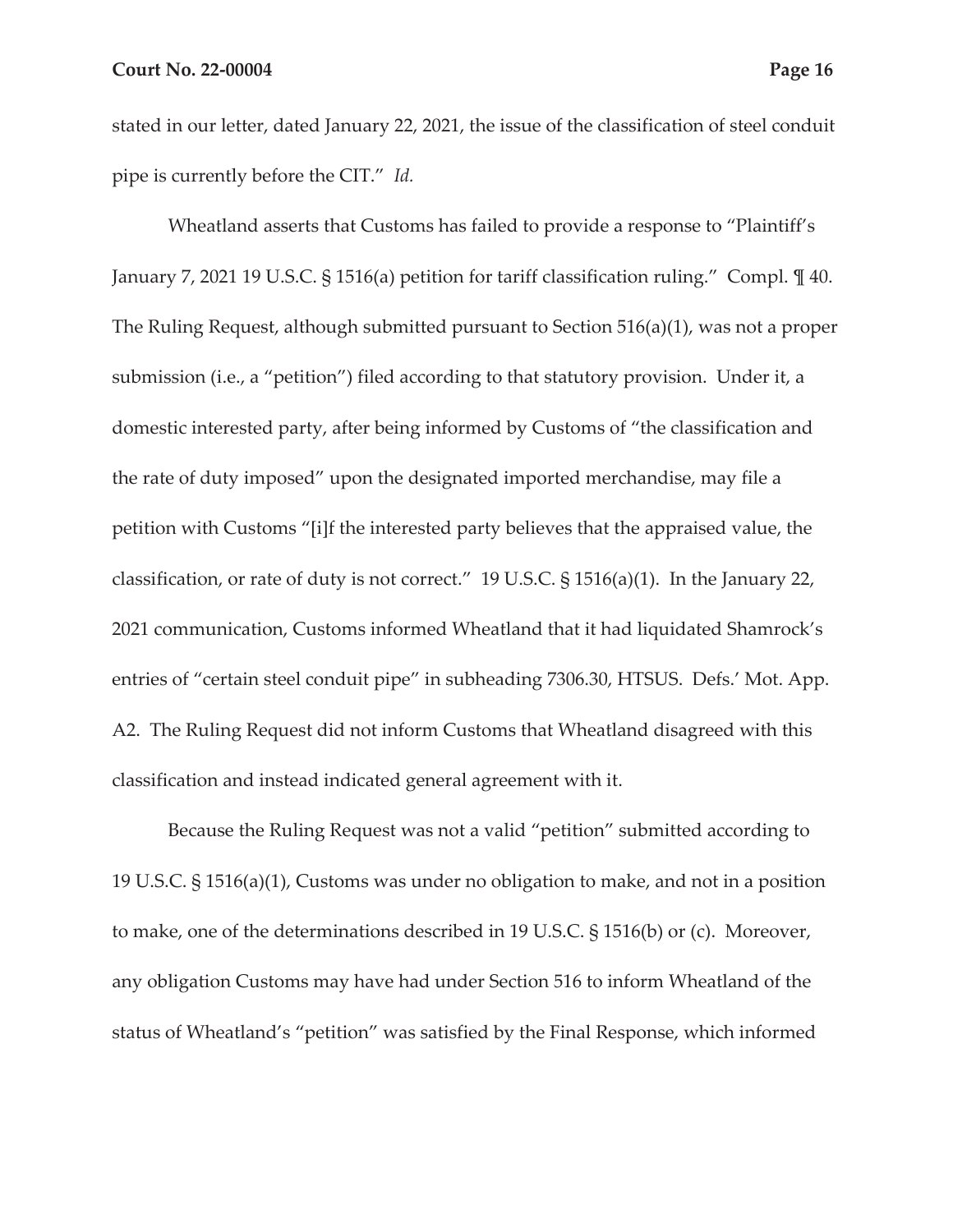Wheatland of CBP's classification position with respect to the designated imported merchandise, as Wheatland itself had defined it in the Ruling Request.

In arguing that Customs failed to respond to the Ruling Request in compliance with Section 516, Wheatland asserts that it "did—and does—disagree with the classification of the designated imported merchandise, which continues to be misclassified under HTS 8547." Pl.'s Resp. 26. This argument is misguided and also puzzling. It is misguided in reflecting Wheatland's incorrect interpretation that the word "classification" as it appears in Section 516(a)(1) refers to entered classification as opposed to the classification as determined by Customs. The argument is puzzling in asserting that the designated merchandise continues to be misclassified. Wheatland's position on the Request for Information is that Customs failed to submit a proper response to its inquiry as to *whether* Shamrock and RYMCO USA were entering their merchandise according to what Wheatland considered to be incorrect tariff provisions.

Finally, in its response to the motion to dismiss, Wheatland takes issue with the position Customs took in the Final Response that Section 177.7(b) of the Customs regulations precluded issuance of a ruling due to the *Shamrock Building Products*  litigation pending before this Court. *Id*. at 29 (arguing that "it is unreasonable to interpret 19 C.F.R. § 177.7(b) to preclude rulings even where the party seeking the ruling is different from the party that brought the CIT action."). According to plaintiff, "[i]t is thus unreasonable to allow an importer to frustrate a domestic producer's only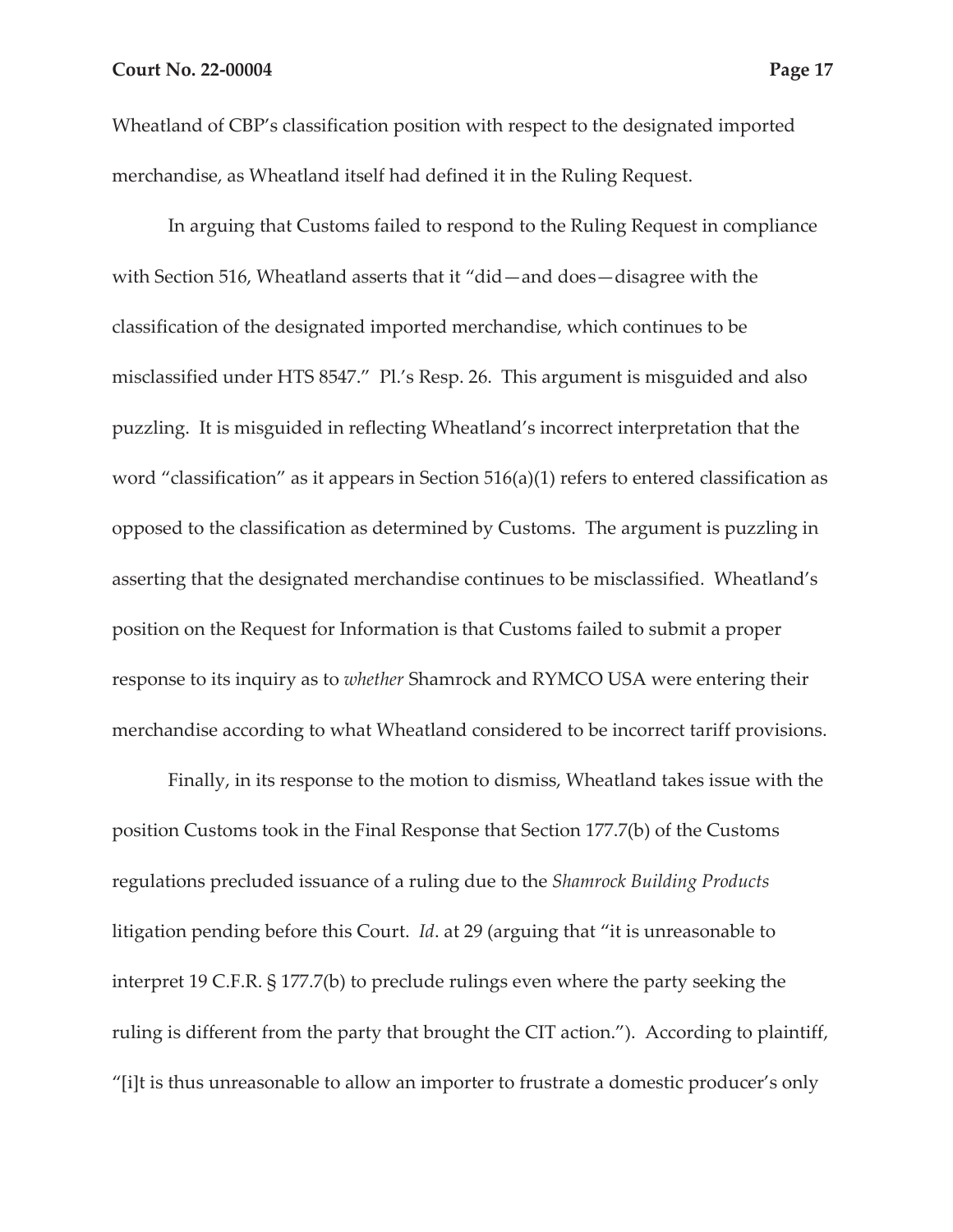remedy to misclassification by bringing and then delaying resolution of an action at the CIT." *Id*. at 30. This argument is meritless. The regulatory provision, which precludes

issuance of a ruling "with respect to any *issue* which is pending before the United States Court of International Trade," 19 C.F.R. § 177.7(b) (emphasis added), does not draw the distinction Wheatland identifies and, accordingly, was not misinterpreted by Customs. What is more, Wheatland's complaint, which contests the actions Customs took and declined to take under Section 516, not Part 177 of the Customs regulations, does not include a claim that § 177.7(b) is invalid.

### **III. CONCLUSION**

As discussed above, plaintiff's claim that Customs did not satisfy its obligations under Section 516 when responding to Wheatland's three submissions rests upon a misinterpretation of that statute and, as a result, is not a claim on which relief can be granted.

Contrary to plaintiff's claim, Customs provided the information it was required by Section 516 to provide in response to the Request for Information and was under no obligation to provide the information Wheatland sought in the Supplemental Information Request Wheatland filed on February 22, 2021, which was not a proper subject of an inquiry under Section 516(a)(1). Customs did not fail to respond, or fail to respond correctly, to the Ruling Request, which was not a proper petition under Section  $516(a)(1)$ .